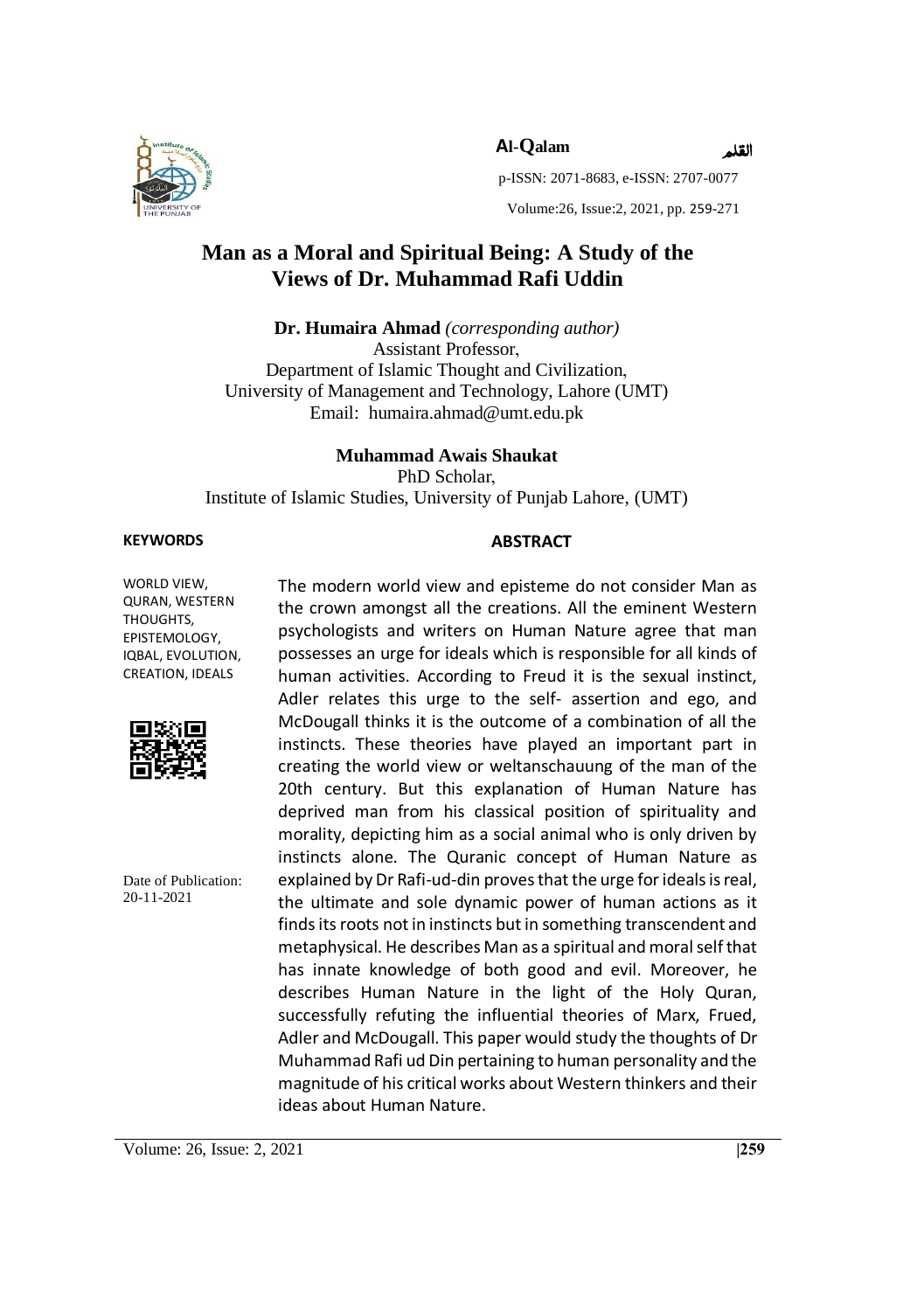**Introduction**

Dr Muhammad Rafi-ud-din was a prominent Muslim thinker of the  $20<sup>th</sup>$ century and was born in 1904 at Jammu (Jammu and Kashmir State). In 1949, he was awarded PhD degree on his work, titled '*Ideology of the Future*,' from the Department of Philosophy at the University of the Punjab, Lahore and later published his work in the form of a book. Major theme of this work is the philosophical nature of man and the Our'an.<sup>1</sup> Most of his works are a re-examination of the intellectual foundations of Islamic thought and Philosophy and the responses to challenges faced in modern times. He was of the view that without establishing the intellectual grounds of the Islamic thought there is no possibility that Islam can become the religion of the world and the ideology of the future. He believed Islam faced no more serious challenges in its entire history than it is facing now in the form of modern thought and beliefs. The modern thought and ideas have liberated man from all the conventional fetters imposed upon him by religion and other authorities. The religious beliefs are no longer considered as factual ideations rather are seen as a confusing jumble of ideas. Moreover, with the overwhelming progress in science only empirically proven phenomenon are accepted to be true and factual.<sup>2</sup> As all religious beliefs are closer to the metaphysical realm, one cannot prove or verify them on scientific parameters. Hence, one can say that these beliefs play no or little role in the collective affairs of human kind. The concept of Human Nature in the light of Islamic teachings as explained by Dr Rafi-ud-din is a vital work in order to fulfill the crying need of mankind. In his main thesis, he claims that the urge for ideals is real and the ultimate sole dynamic power of human actions, seems to be a long overdue discovery of the human nature.<sup>3</sup> This explanation is comprehensive and coherently explains all the well-known facts related to existence; collected and accumulated by philosophers, scientists, theorist and mystics across the globe. Rafi by understanding and elaborating the true concept of human nature in accordance to Quran, has tried to refute the theories of thinkers including Karl Marx (1818-1883), Sigmund Freud (1856-1939), Alfred Adler (1870-1937) and William McDougall (1871-1938).<sup>4</sup> His theory of the process of history, according to many, is far clearer and more convincing than the theories of Marx, Oswald Spengler (1880-1936) and Arnold Toynbee (1889-1975). The major objectives of the current article is to study and investigate the Islamic perspective of Human Nature as elaborated by Dr Rafi-ud-din. The aim is to analyze the validity of the critique given by Dr Rafi-ud-din on defend western ideologies. The researcher will employ qualitative research design and will analyze the validity of his thoughts through analytical research tool. The article will be divided into three sections and will cover all aspects of the thought-process and ideas posed by Dr Rafi ud Din, while reviewing literature particularly written on human nature, as these are very much connected with one another.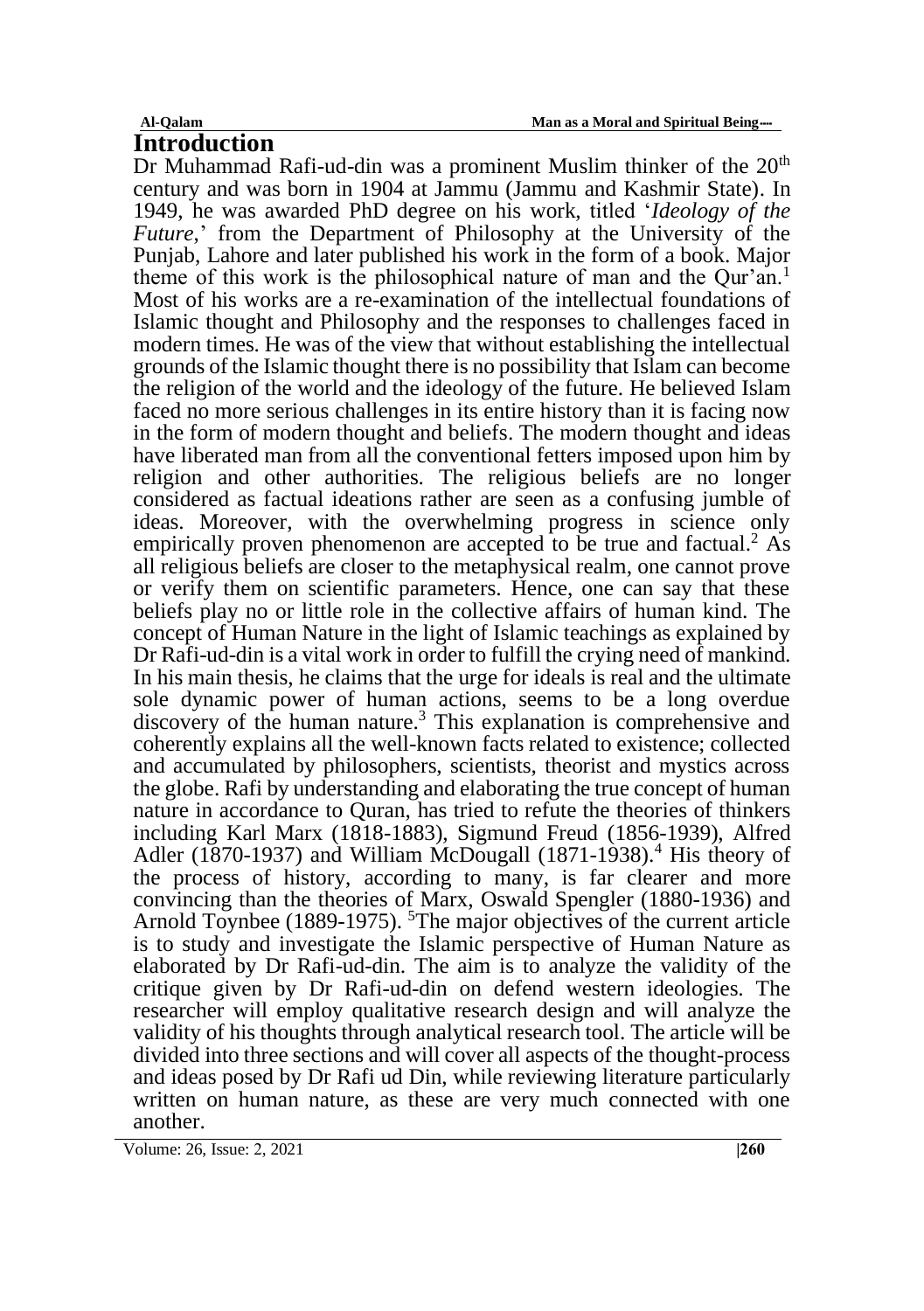**Al-Qalam Man as a Moral and Spiritual Being ۔۔۔۔**

# **Literature Review and Historical Perspective**

The inquiry into the true nature of Man and his place in the grand scheme of universe had been the most important questions of the modern mind which was overwhelmed with scientific and technological progressions during the  $19<sup>th</sup>$  and  $20<sup>th</sup>$  centuries, respectively. The theory of evolution given by Charles Darwin (1809-1882)<sup>6</sup> and Jean-Baptist Lamarck (1744- $1829$ <sup>7</sup> not only challenged the prevalent dogmas about the origin of life but also gave shattering blows to the classical concept of Human Nature, reducing man's stature to a mere slave of his biological needs. The Traditional concept of human nature is thought to be originated from the ancient Greek philosophy.<sup>8</sup> This concept of nature was seen as a standard or criterion to pass judgments on others. The teleological approach of Aristotle became popular in the late classical and medieval times, according to which human nature causes humans to become what they become and hence is an independent or individual concern. This approach also discusses the spiritual relationship between divinity and human nature, understanding it in the terms of both final and formal causes. This means that the nature itself or the divinity itself, has clear goals and intentions, which are quite similar to the ones shared by humans and one of these goals is to allow humanity to live naturally. This account understands human nature as a form or idea of human.<sup>9</sup> Metaphysical human nature has been a subject of several historical debates and discourses and still continues to be a debatable topic for modern scholars and philosophers. The theory of evolution by Charles Darwin changed the nature of discourse, supporting the idea that man's ancestors were quite different than the present-day human kind. However, a couple of scientific perspectives such as determinism, behaviorism and psychology etc., present themselves as neutral while discussing the human nature. These modern sciences seek explanation with no or little emphasis upon metaphysical causation. <sup>10</sup> These models demonstrate the origins of human nature and the various underlying mechanisms, along with highlighting the capacities for diversity and change which would possibly violate the concept of a fixed human nature. The most prominent approach to explain the Human Nature that gained popularity in the  $19<sup>th</sup>$  and in the early decades of 20th century was the presence of dominant unconscious motives in Human Nature <sup>11</sup> that can be traced in the works of Karl Marx, Alfred Adler, Sigmund Freud, William James and McDougall. It was concluded that the real self of Man was based on his unconscious desire for satisfaction. All the transcendent ideals that man strive for are actually the sacred names given to them, which when studied extensively reveals that these revered ideals are nothing but distorted images of unfulfilled inferior motives. These philosophers view man as a slave of his innermost inferior motives.<sup>12</sup> Karl Marx presents economic motivation as the sole dominant urge of Man. He interpreted the notions of morality and ethics in terms of economic motivations and gave a new meaning to the history of

Volume: 26, Issue: 2, 2021 **|261** | 261 | 262 | 262 | 262 | 262 | 263 | 276 | 276 | 276 | 276 | 276 | 276 | 276 | 276 | 276 | 276 | 276 | 276 | 276 | 276 | 276 | 276 | 276 | 276 | 276 | 277 | 277 | 277 | 277 | 277 | 277 |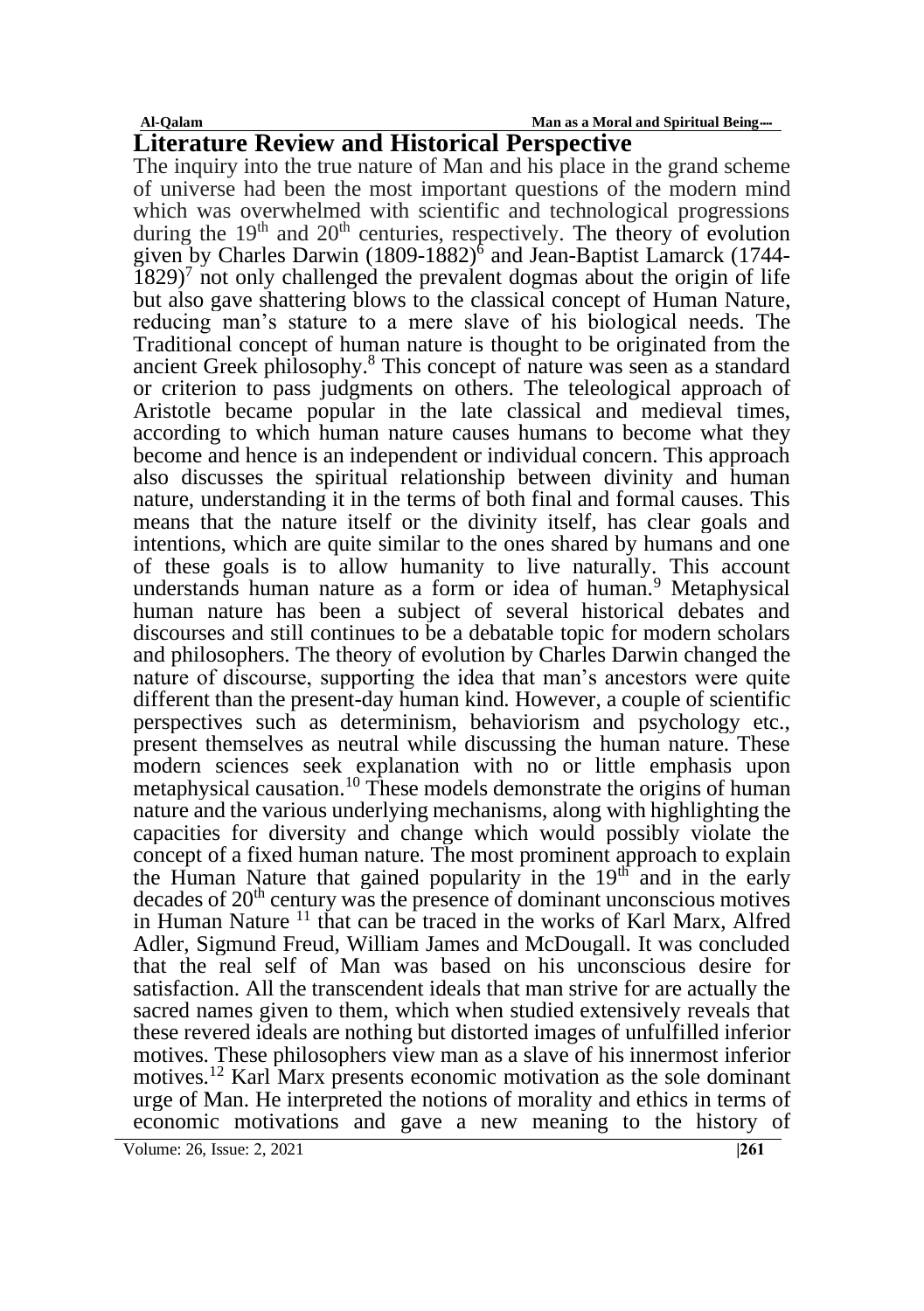mankind.<sup>13</sup> Sigmund Freud on the other hand focused on the reality of hidden unconscious nature and the unsatisfied sexual urge of Man.<sup>14</sup> He described this urge for sex with so much grandeur that it seems this is the sole goal or objective an individual wishes to satisfy or achieve in his life. Sucking of thumb or the nipple of mother by lips during early infancy was declared as a sexual activity. Not only this the act of discharging feces by a child was also interpreted as a sexual act. This theory although faced criticism in psychology yet it received a worldwide acceptance.<sup>15</sup>

The other important theory, a kind of antithesis of the Freudian approach was the approach of Alfred Adler.<sup>16</sup> Although this theory was forwarded for opposing the views of Freud but it was in the same realm and paradigm. Adler saw the source of Man's motivation in his urge for power and dominance. In his view every individual desire to rule others and when an individual is unable to satisfy his quench for power, he develops another suitable ideal. He considers this ideal a compensation of his failure and helps him to get rid of his sense of inferiority.<sup>17</sup> McDougall thinks that this ideal impulse is the outcome of a combination of his other instincts (known as the sentiment of self-regard) and sub-serves the particular instinct of self-assertion.<sup>18</sup> Thus all these writers, in spite of their differences of opinion, agreed on: (a) Human ideals are not the result of an independent urge of human nature; (b) That they are either derived from or sub-serve one or more desires and impulses of man, known as the instincts, which man shares with animals and is the sole object that facilitates the maintenance of race.<sup>19</sup>Muslim intellectuals and thinkers also struggled to probe into the nature of  $Man^{20}$ , however their work was mainly influenced by the western thinkers and hence failed in providing a conclusive answer. Their work offers a general agreement with all other existing literature, stating man as a social animal who is guided by his instincts with no innate transcendence present within. **Two-Dimensional Work of Dr Rafi-ud-din Regarding** 

# **Human Nature**

Dr Rafi ud Din developed his theory of Man or human nature by following two types of discourses i.e., constructive and deconstructive. Constructive deals with how he builds his argument and offers explanation about these own conceptions related to Man and Universe. Deconstructive on the other hand deals with the modern western concept of man that prevailed in the early decades of the  $20<sup>th</sup>$  century and was quite visible in the theories of Karl Marx (1818-1883), Charles Darwin (1809-1882), William McDougall (1871-1938) and Freud (1856-1939) at the same time.<sup>21</sup> He starts his work by establishing the idea behind the creation of man, considering it as purposeful and conscious. He continues his argumentation to prove Man as the most special creation of Almighty who possesses both the spiritual and moral self. Then he further supports his theory by criticizing the materialistic concept about the nature of man presented by the thinkers of the  $19<sup>th</sup>$  and early  $20<sup>th</sup>$  century. Rafi's work can be studied under the following two dimensions. In the next section a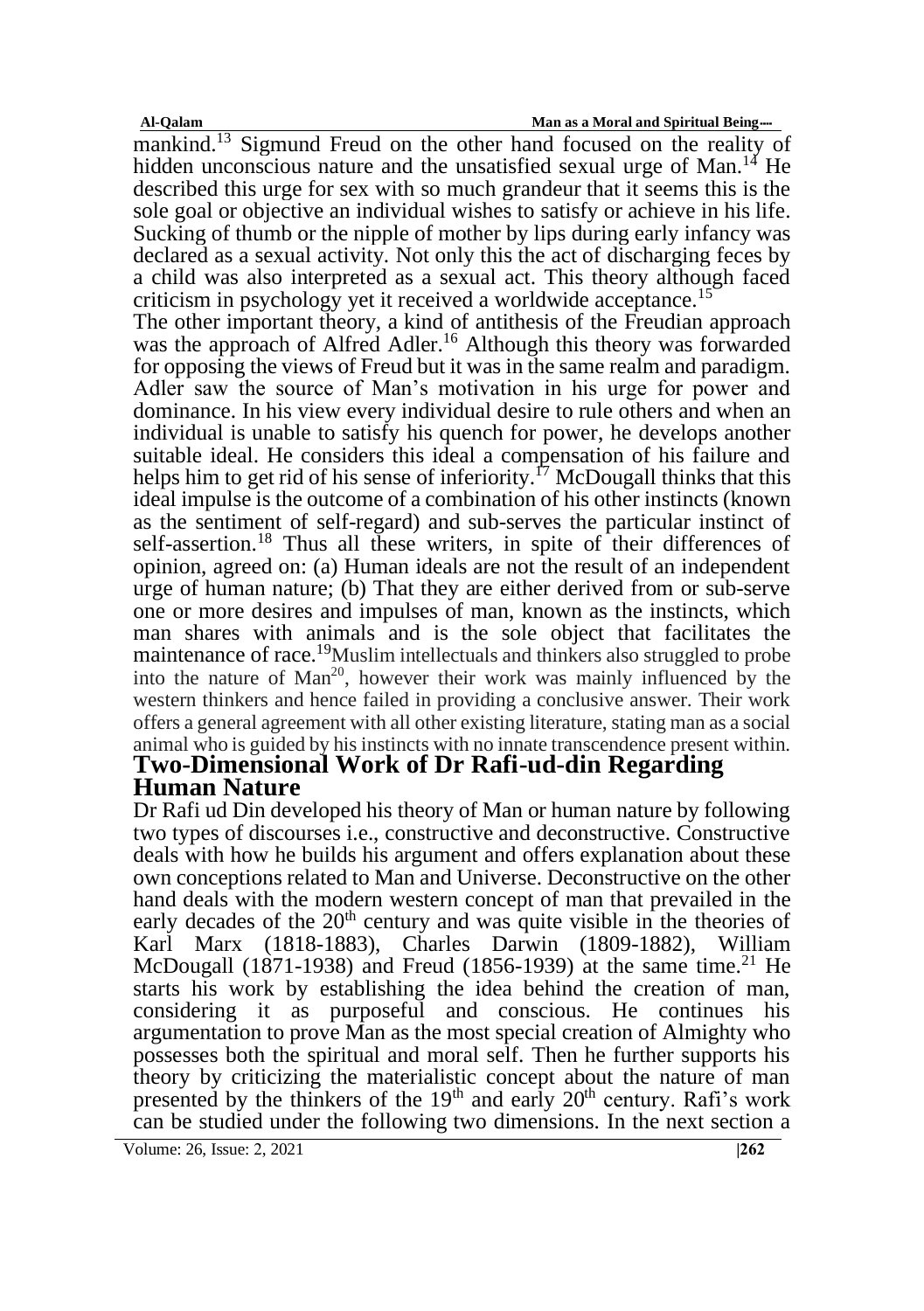**Al-Qalam Man as a Moral and Spiritual Being ۔۔۔۔**

brief account of his discourse which includes his views about the creation of mankind, along with human urges and motivations, would be discussed in detail. $^{22}$ 

### **Creation: An Automatic Phenomenon or the Work of a Conscious Mind?**

The generally accepted view of creation of universe is purely scientific and sees the creation of Universe as a physical phenomenon that occurred due to an accident.<sup>23</sup> Consequently, it also refuses to attach any kind of sophistication or exclusiveness to the creation of Man, supporting the very basis of the modern and postmodern nihilistic perspectives available about the nature of Man. It is obvious that in order to generate an alternative narrative about the specialness of the Man, Dr Rafi ud din first had to dismiss the idea of the accidental creation of the universe by proving it as purposeful and meaning oriented creation.<sup>24</sup> Without establishing the truth of a conscious mind behind creation of Man and Universe, no further and subsequent discourse on the metaphysical nature of man could be developed. Therefore, Dr Rafi-ud-din laid down the foundation of his theory of Human Nature on the view of creation as a determined and conscious process. <sup>25</sup>While elaborating his idea of universe and man, he quotes various supporting arguments<sup>26</sup>, and base them on the proposition that Man is a special creation who possesses spiritual and moral self. In order to prove that human Nature is different from animals and not the result of an automatic process of evolution, he developed a very unique discourse with his own major and minor premises.<sup>27</sup> He asserts Man has this unique urge to love, and this ideal makes him different from other creations. According to him "the essence of the Prophets' teachings, can be stated in one word, i.e., love."<sup>28</sup> This love is the sole dynamic urge of Man and is the motivating force behind all human activities. He named this urge as *élan vital* and stated it to be responsible for the growth and evolution of living organisms.<sup>29</sup> Rafi ud din at this point comments that:

"That inner drive which has been responsible for the maintenance and evolution of organic life must be responsible for the evolution of matter as well, so that matter too is a form of consciousness. And, we must recall, this conclusion is eminently supported by the discoveries of modern Physics."<sup>30</sup>

According to Dr Rafi ud Din, all facts about life support the concept of Universe as a unified and holistic entity. A Universe that is in complete coherence with a conscious reality, is not merely an automatic type of mathematical thinking. Rather it is fully aware and conscious of his existence, surroundings and actions. The self-consciousness of this reality is explained only when it is considered as a personality trait or self. <sup>31</sup>He further adds that scientific research and its advancements has proved the uncertainty of matter and hence the presence of a defining existence is vital to give meaning to this dead and vanishing matter, which can be none other than the Living Creator alone. Only this concept can give meaning to all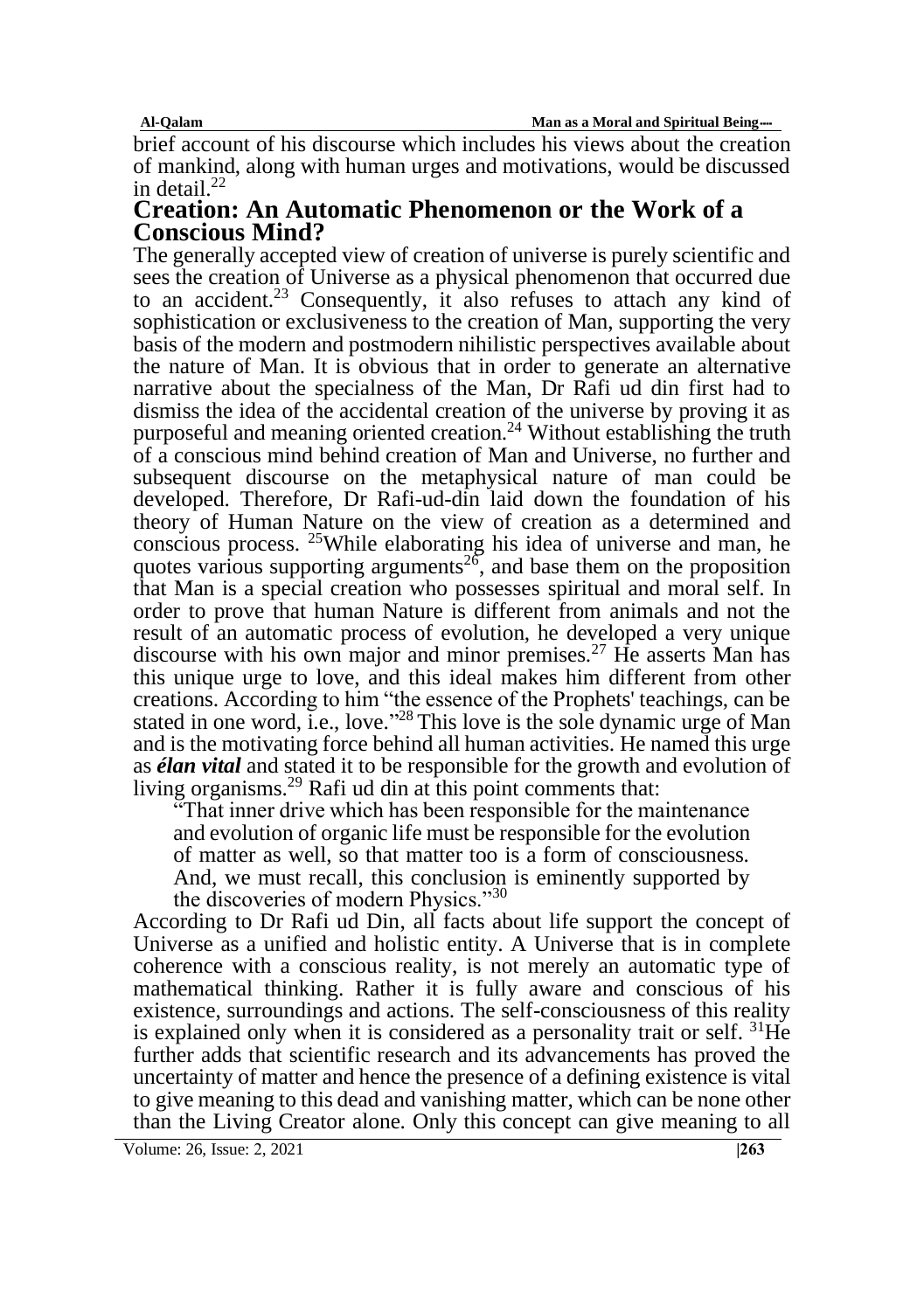**Al-Qalam Man as a Moral and Spiritual Being ۔۔۔۔**

the rich variety of creation which has the attributes of beauty, art, design, purpose, harmony and accurate mathematical thinking. All these qualities came into existence because a conscious mind was behind it and this is the sole reality behind the creation of Universe. <sup>32</sup>

## **The Reality of Evolution and the Qura'nic View about creation of mankind**

The theory of Evolution of Man from animals has been a bone of contention amongst the biologists, yet it has enjoyed a long life in all the arenas of social sciences. This theory is mainly associated to Charles Darwin<sup>33</sup>, a biologist and explorer of the nineteenth century. Another name in this evolution theory was Lamarck. This theory is the biological aspect of the fragmented scientific explanation of the Universe. For Rafi-ud-din evolution theory is the logical conclusion of the materialism of nineteenth century, and has immense influence over most of the later intellectual movements. It played the most important role in building the current superficial and animalistic theories about Human Nature and helped the West to strive and break all the associated fetters.<sup>34</sup> Darwin through his theory proved this fact that life, right from its beginning is constantly evolving from simpler to more complex and sophisticated forms. This evolution is the only cause that has been responsible for the creation of new species of animals on the planet. This evolution according to him was totally natural, automatic and unguided process. The driving force behind this evolution was the struggle for existence and survival. He was of the view that every living organism is a product of the physical changes that take place in their bodies due to external factors. The living organisms in order to keep themselves in coherence with the environment adopt certain behaviors that result in a permanent change in their bodies. After a long period of time, these changes become permanent and are transferred to the next generation. The creation of universe according to Dr Rafi-ud-din is an evolving process. The Holy Quran according to him also supports this assumption and states that the creation of universe completed in six days only as mentioned in the following ayat خلقالسملوات والارض في ستة ايامر $^{\rm 35}$  If the ؚ<br>ׇ**֚** ٰ universe didn't evolve gradually then it should have come into existence at once. Rafi-ud-din interprets that these six days represents the six phases of the process of creation that started after the first movement. Each one of this phases could possible encompass thousands of years. This explanation is also present in the Quran and the Sunnah that the length of a single day of Allah is equal to a thousand years of Men.<sup>36</sup> So the process of creation has evolved and led to the creation of Universe slowly and gradually over the course of time.The classical view about the creation of Man is based on the self-explanatory verses of the Quran and is embodied through the Sunnah. The Quran has narrated the story of Adam A.S seven times.<sup>37</sup> Allah has explained that He created Adam with His own hands and afterwards Adam was injected with the Spirit *(Rooh)* from Allah and thus he came into existence.<sup>38</sup> Dr Rafi-ud-din claims that in the past, these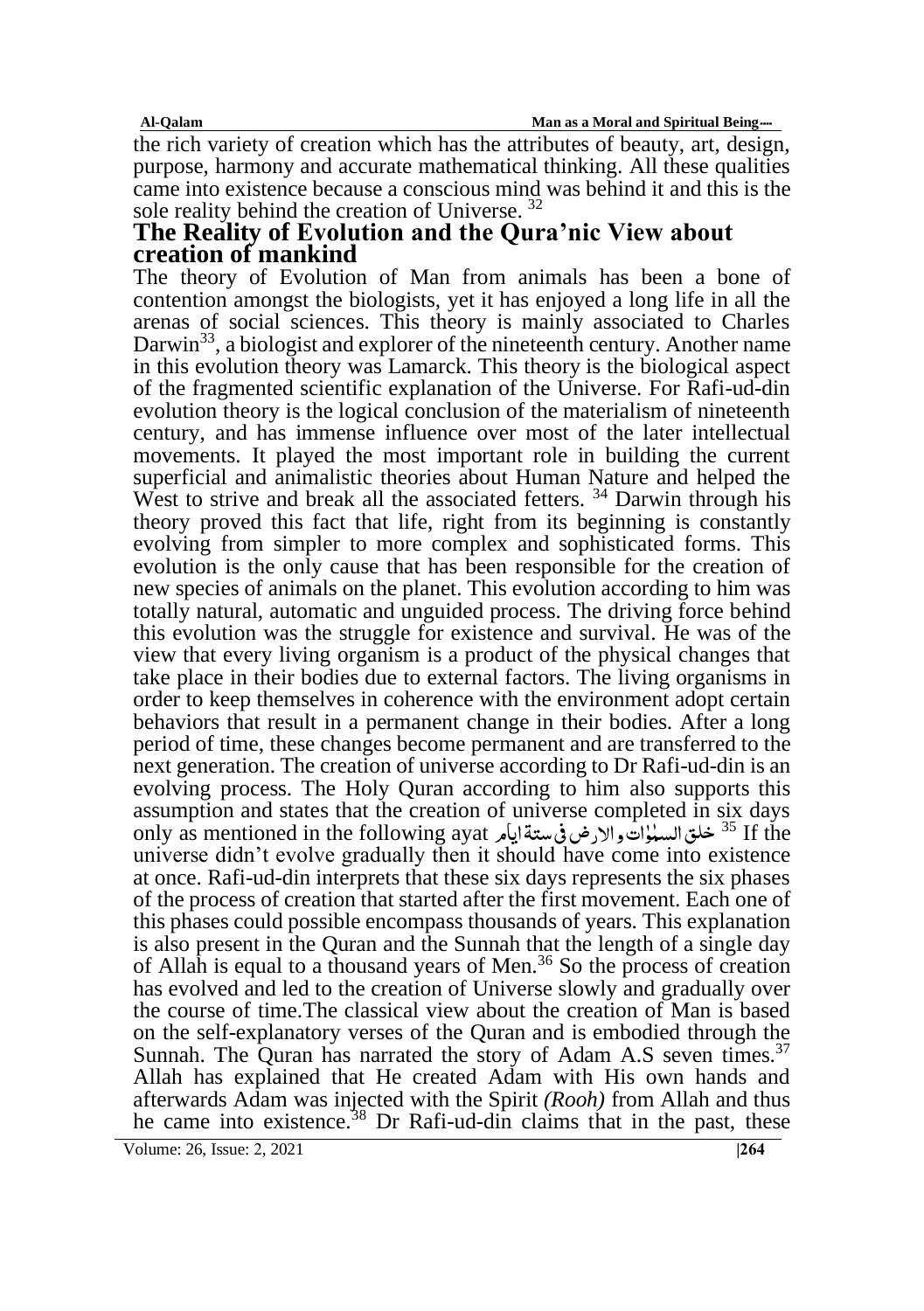verses were interpreted according to the knowledge of that times. He was of the opinion that none of those verses deny the process of evolution. Rather in many of the verses the indication of this evolution process can be found. For instance, the verse of al-Dahar states that the Man once was not a thing worth mentioning. <sup>39</sup> Most of the commentators of Quran has taken it as an illustration of the process of creation taking place in the mother's womb.<sup>40</sup> However, many commentators of our time have taken this verse as an indication towards the different phases of evolution. Dr Israr Ahmad, who was one of the most prominent commentators of current ages, also describes this verse as different phases of evolution that took place in the history of Mankind. <sup>41</sup> Dr Rafi-ud-din also supports the view of evolution which can be summed up in a nutshell in the following points: $42$ 

- In the first stage the evolution emerged from the initial premature stage to the state that was feasible for the start of existence.
- The second phase was started with the emergence of first living organism to the emergence of Man.
- And third stage is the intellectual growth of human mind from initial raw form to more and more complex forms and this process is continuing till date. <sup>43</sup>

According to this view the creation of Man is considered the climax of evolution. However, Rafi-ud-din differs from the western evolutionists about the causes or motivations behind this process. For him, this evolution was not an automatic type of process rather it was the process initiated by God and behind every transformation from on phase to the other, the presence of a rational mind can be seen. Moreover, he considered that the formation of an Islamic state in the time of Prophet P.B.U.H was the climax of evolution at a collective level.<sup>44</sup>To sum up one can state that Universe and its creation, according to Rafi took place gradually which is also supported by Qur'anic interpretations. Moreover, evolution of mankind was a long process which took place over an indefinite period of time. He added that the first stage of this evolution was a pre-mature stage which later led to factors that were conducive for existence. The second phase revolved around the emergence of living organisms which later led to the creation of Man, while the third stage focused on the intellectual growth of mankind.

# **The Man's Transcendence over Instincts**

The term "Instincts" is used to define the biological needs of hunger, protection, and the drive for  $sex^{45}$  ultimately serving the purpose of growth and continuity<sup>46</sup> Psychologists consider instincts as the only ruling power that guides Man, which if not properly satisfied can lead to despair and depression. In the twentieth century several views got popularity amongst the academia who declared that the Nature of Man is ruled by his animalistic instincts alone. McDougall explains that man is ruled by 11 to 18 instincts.<sup>47</sup> Freud interprets human personality as a mere slave of his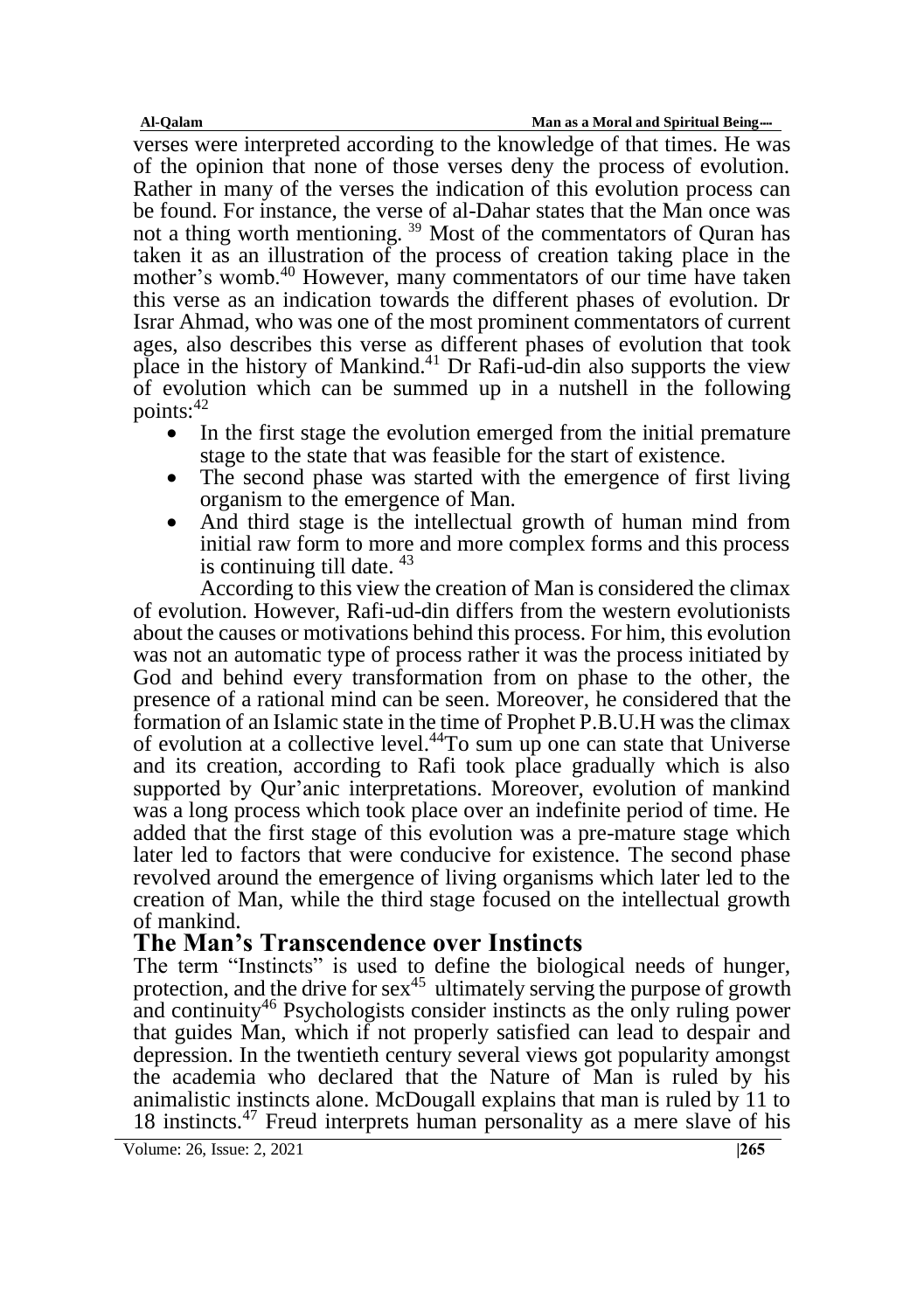sexual instincts,<sup>48</sup> while Adler on the other hand considers dominance as the most vital human urge. Karl Marx advances his views that human ideals are deeply rooted in economics and are just the distorted reflections of his economic condition.<sup>49</sup> However, despite of the differences among the findings of these writers, all of them agree upon a single focal point that the urge for ideals is not a by-product of an independent urge but is rather derived from his desires and impulses, known as instincts. This concept ignored the spiritual and moral aspects of Man. <sup>50</sup> While these psychologists and writers agree that man has an urge for ideals, they disagree in regards to the source, the meaning and the purpose of this urge in the nature of man. Dr Rafi-ud-din has acknowledged the due importance of instincts behind many actions of Man.<sup>51</sup> But he strongly refutes the idea of explaining whole Human Personality around these instincts. He explains that these instincts right from the beginning are present in man and in animals to perform the biological functions of growth and reproduction. At a time of extreme arousal some instinct may become very powerful for a person but it is just an instantaneous arousal. However, these instincts don't possess permanent control over Man. Rather it is some higher desire which is the ruling power and the basic motivation behind human activity.He has tried to prove this fact on the basis of scientific, historic and psychological evidence that when a man loves a particular ideal and strives to achieve it, he tends to ignore some or at times all of his instincts. He even sacrifices his life in his effort to achieve his goal and this fact is a common observation. When a soldier is fighting in a battle field he ignores all his personal needs and desires to achieve a higher goal. During the month of Ramadan millions of Muslims perform the act of Fasting while ignoring their hunger instincts. Therefore, there must be some desire or urge other than the instincts which is possible for such committed effort.  $52$  Hence Rafi believes that human instincts are just a means to perform biological functions and strongly refutes the western theories revolving around the significance of instincts as a source leading to human actions.

# **Allah; the only "Ideal" Possible for Humanity**

Man has a strong innate notion in relation to an all-powerful, beautiful and omnipotent being which cannot be other than God (creator of the world) and on the other hand, writer explains the fact that there is no more convincing description of universe apart from this reality. It is basically "all powerful creative self-conciseness" i.e., (awareness of one's own self) which contains all traits like symmetry coherence, beauty, perfection. Dr Rafi-ud-din describes the Quranic view of the unconscious source for the single dominant urge of Man. It is described in the Holy Quran as the promise taken by Allah from the human souls, which is described in Surah  $\rm A\rm{araaf}$  لست بربکہ قالو بلی شمہرنا۔ This promise taken by Allah is not remembered by any Man in this world. But the Holy Quran describes that this promise has been made the unconscious nature of Man. Now the Man in this world is in search of that Great ideal that he has experienced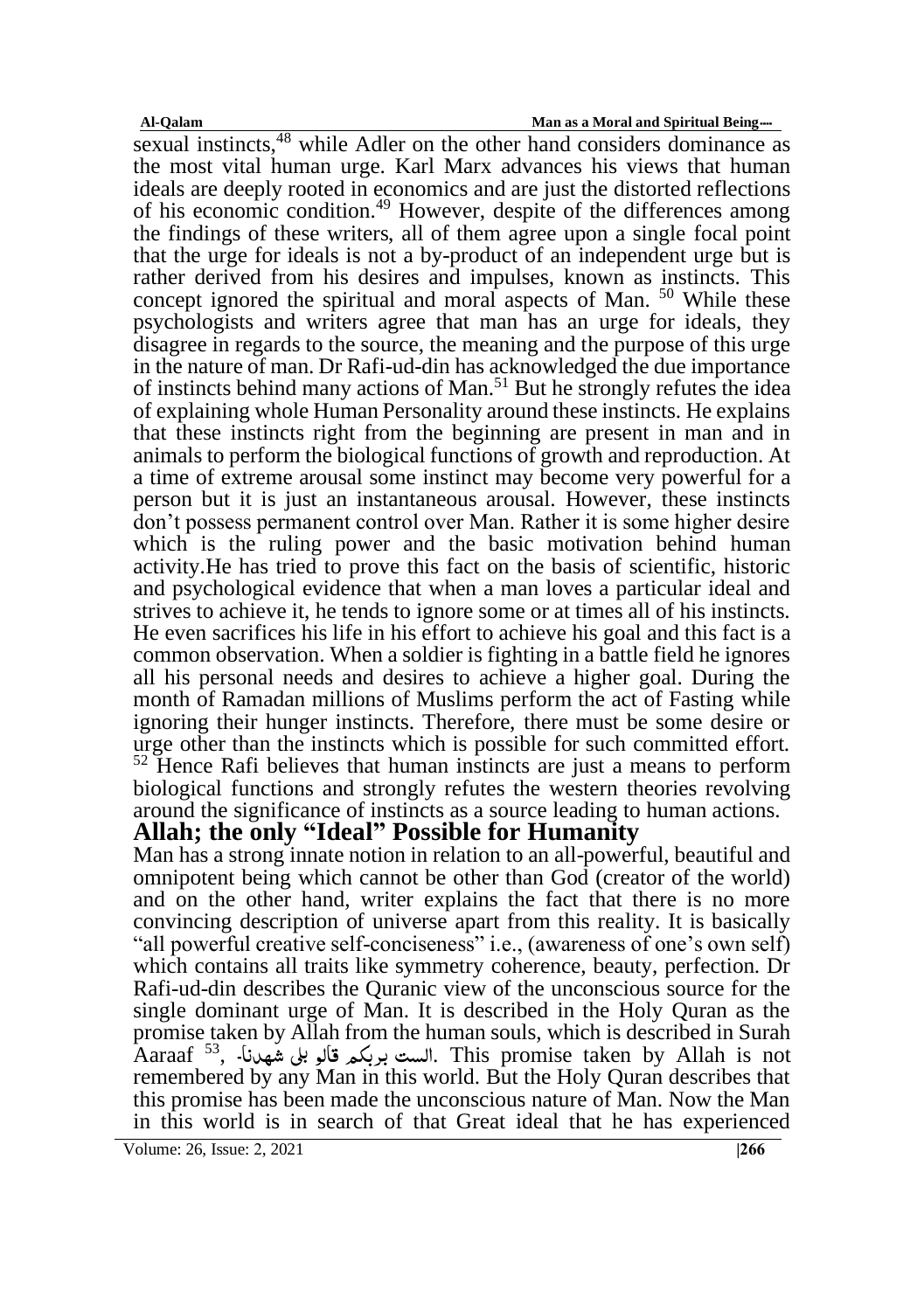consciously millions of years ago. And in search of this Ideal if he fails in finding Allah he becomes unhappy and sad inside.If one wants to express the teaching of Prophets in a single expression, then he only requires a single word and that word is "love". This is "Love" is declared as the essence of Islam by Dr Rafi-ud-din<sup>54</sup>. The main theme of Islam according to him is that everyone who considers himself a Muslim should make Allah his Ideal and love Him to the highest intensity. This love should be so deep and magnificent that no other love should be at par with this<sup>55</sup>. This Love of Allah should be the motivating force behind all the actions of a man. All the commands of Allah should also be followed out of this passionate love.<sup>56</sup> According to Ouran, it doesn't make any difference whether one uses the name God or Allah or any other name for creator of the universe. All needed is to bear in mind that He is the only who possess all qualities of beauty and perfection and excellence that nobody else can have. It's basically all about the attributes of God and that is basic reality "Call an Allah or call a beneficent who has the best attributes<sup>"57</sup> It means He will listen to his people no matter how we call Him and possesses the finest characteristics, the ones that can't be imagined or have ever been existed.<sup>58</sup> The Holy Prophet Muhammad (PBUH) has beautifully given a sketch of hundred excellent and glorifying attributes of God. He is the most Merciful and Beneficent, most Loving Lord, the Pious one, the Peace and Peace Provider as well, the Helper of Humanity, the Powerful, The Pardoner, The Dominant (overwhelming), The provider (given) and The Graceful. All these and many more attributes of Lord are given in the Holy Quran and Sunnah so that Man makes Allah his ideal and love him alone. The Holy والذین'امنو اشدحبا" لله<sup>59</sup>.Quran states that

Humanity is in extreme necessity of Prophet's teachings and the pertinence of these teachings can be understood after establishing the fact that man possesses a strong innate desire for an ideal which acts as a ruling power. The true knowledge and understanding of this Ideal are only possible in the light of revealed knowledge alone. The main purpose of the Prophet is that he shares his own true knowledge of consciousness and God to his followers. When a person gets guidance from Prophet he reaches to the heights of inner purity and satisfaction. On the other hand, when a person denies to follow the Prophet just because of his own indifference or issues he fails in life and is unable to attain the spirit and love of right Ideal. As a result, he entangles but remains steadfast on his wrong ideals which obviously lead him to anxiety and bad times in this world along with dire consequences in the hereafter as well.

### **Conclusion**

Dr Rafi-ud-din in his explanation of Human Nature have tried his best to reassign that transcendence and dignity to Man that he enjoyed for centuries but was lost at the hands of the intellectual dominance of the modern western thoughts in last few decades. The unique aspect of this explanation is that the writer has tried his best to maintain the intellectual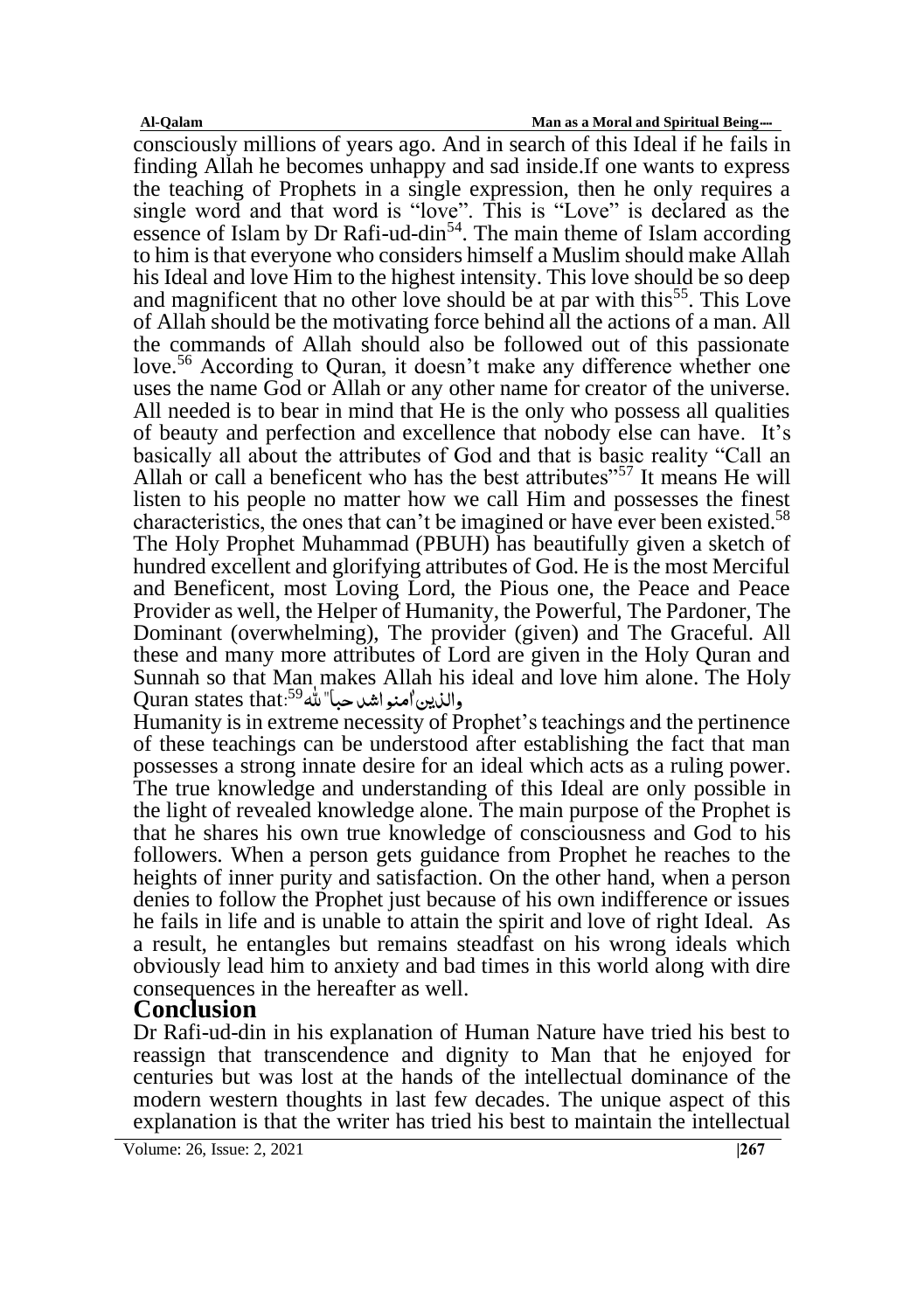standard of his theory according to the academic standards of the modern age. Rafi through his work has also shown his in-depth knowledge and command over classical Islamic sciences, making a conscious effort to keep his theory in accordance with the Holy Quran and the *Sunnah*. Although the orthodox scholars may have criticized his concept of evolution but this criticism cannot take anything away from his scholarly effort. Because the orthodox religious explanation about the creation of the Universe and Man, is not capable of giving justification to certain scientific facts that have been discovered over the years. Moreover, the words that have been used in the Holy Quran have such depth and flexibility in their meaning that they can be interpreted in the context of all the discoveries. Many of our classical thinkers also paid attention to theories of human evolution. The most prominent names include Mohiyyudin Ibn e Arabi and the legendary mystic and poet Moulana Romi<sup>60</sup>. In Rumi's theory, however, evolution has a clear destination and does not cease to evolve in human level, for if it happens it means to "stop" on the way. No, this universal evolution, according to Rumi, will continue to move, far beyond human kingdom, until its goal—that is to unite with the Beloved God, is reached. Moreover, in the recent history Dr Muhammad Iqbal also considered evolution as a fact and many of his verses can be quoted in this regard. So, the view of Rafi-ud- din is not as alien to the Islamic tradition as apparently appears to be. Rafi-ud-din has tried to open new dimensions for the thinkers to work. The possibility of error is always present in every human activity and Rafi-ud-din was no exception. So, his works are also open to all kinds of criticism. But this criticism should be constructive and the motivation behind it must be to dig out facts and reality. In the era of the global dominance of science if someone successfully builds a discourse to prove the creation of the Universe as work of a conscious mind then such effort should be appreciated. The amplitude of this work can be compared to the work of Dr Muhammad Iqbal which was published under the name of *"Reconstruction of Religious Thoughts in Islam".* This work, although may not be up to the mark according to many, it still holds importance for the Muslim thought as once the *Tahafa tul Falasifa* of Ghazali and *Al-Rad al Almantaqueen* of Ibne Tamiyah were, when the Greek philosophy and thought attacked Muslim civilization.

Rafi-ud-din has proved in his writings that Man is not just a homo-sapiens who has evolved as a product of the automatic natural process of evolution. Rather he is the most important and the only creation that possesses selfconsciousness. This self-consciousness is a prime property that makes Man superior from all other creation. The explanation of Human Personality in terms of love and building the whole discourse upon it is also work of great magnitude. In the paradigm of western thoughts about Human Nature, Rafi-ud-din poses a serious challenge to them. He through his work has tried to provide a concrete theory about the science of Man by using the facts provided by scientific knowledge, biology and from the thoughts of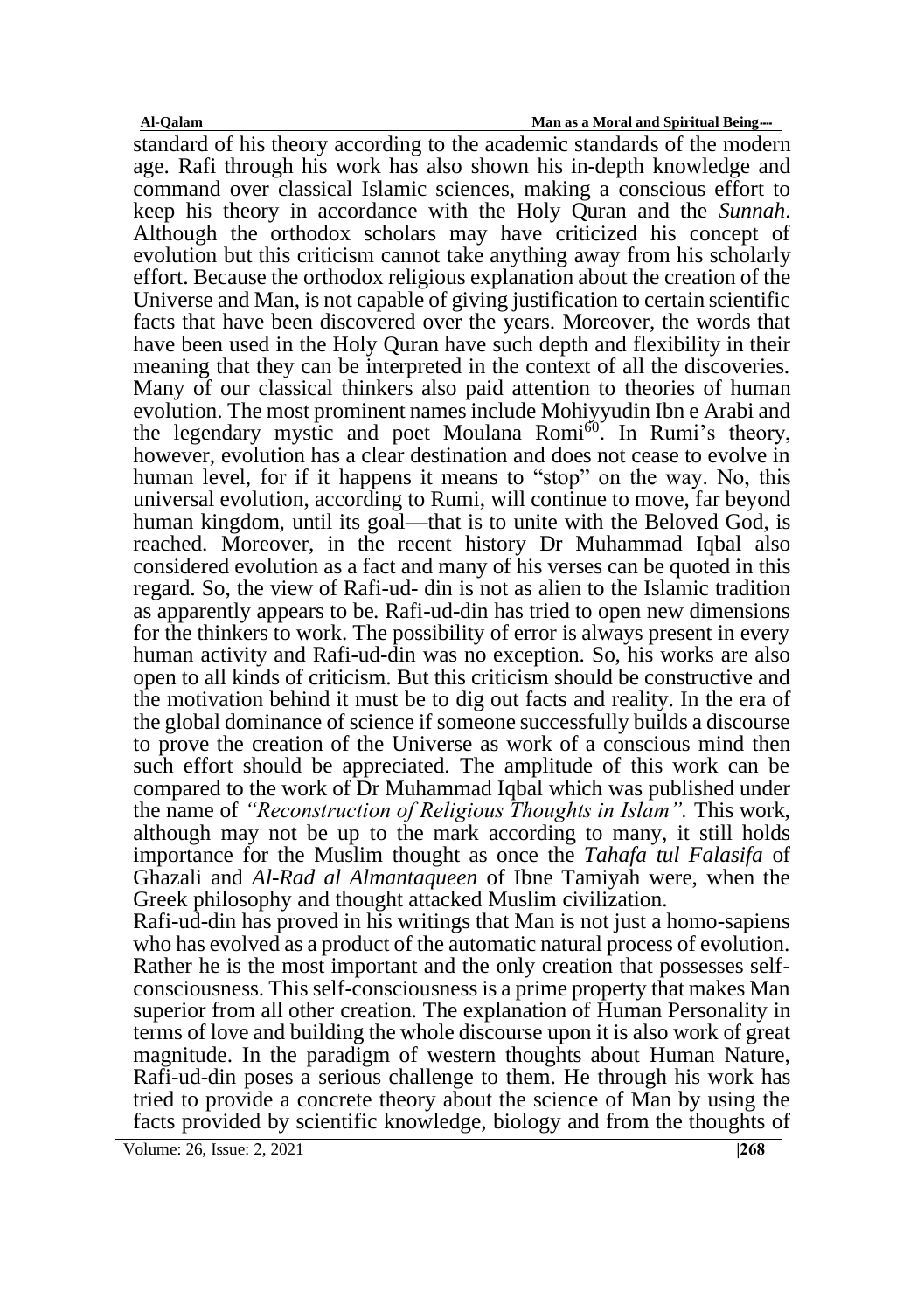western philosophers on one hand and the knowledge provided by the revelation on the other hand. He has tried to develop a single metanarrative about Human Nature which can justify all the known facts about it. A narrative that could possibly, not only be in accordance with the revealed knowledge but also to the modern scientific knowledge and philosophical thoughts. Although he himself claimed that it is an initial effort which is open to all kinds of criticism and further improvement. This study shows that Dr Rafi-du-din's understanding of Human Nature is far more comprehensive and truer as compared to the western thoughts. His theory gives explanation to all the known facts about man and fully capable of building a grand perspective for the study of Human Nature. The explanation of the Love by Rafi-ud-din and considering it as the ruling motive of Human Personality is work of great magnitude indeed. He used this urge; the Love of Beauty to refute the western views and have used it to build his own discourse on Human Nature. In modern Muslim intelligentsia an effort of this magnitude is seldom found.

#### ٭٭٭٭٭٭٭٭٭٭٭٭٭٭

#### **Reference**

<sup>1</sup>Dr. Muhammad Rafi-ud-Din, *Ideology of the Future* (Lahore: Markazi Anjuman Khuddam ul Qur'an, 2018), Back flap of the book covers an intro of the author. 2 Ibid., viii-xvii

3 Ibid.

4 Ibid., viii-xvii.

<sup>5</sup>Muhammad Rafi-ud-Din, *Ideology of the Future*, ix-x.

<sup>6</sup>Charles Darwin, *On the Origin of Species* (London: Taylor and Co, 1961).

<sup>7"</sup>Early Concepts of Evolution: Jean Baptist Lamarck."

[https://evolution.berkeley.edu/evolibrary/article/history\\_09](https://evolution.berkeley.edu/evolibrary/article/history_09)

<sup>8</sup> "Progress or Refurn" in An Introduction to Political Philosophy: Ten Essays by Leo Strauss. (Expanded version of Political Philosophy: Six Essays by Leo Strauss, 1975.) Ed. Hilail Gilden. Detroit: Wayne State UP, 1989.

<sup>9</sup> [Aristotle,](https://en.wikipedia.org/wiki/Aristotle) *[Metaphysics](https://en.wikipedia.org/wiki/Metaphysics_(Aristotle))*, [1078b.](http://www.perseus.tufts.edu/hopper/text?doc=Perseus%3Atext%3A1999.01.0052%3Abook%3D13%3Asection%3D1078b)

<sup>10</sup> ["Teleological Realism In Biology".](https://www.academia.edu/6927336) *www.academia.edu*. Retrieved 2019-05-23.

<sup>11</sup>John W. Chapman, "Toward a General Theory of Human Nature and Dynamics," Nomos 17 *Human Nature in politics* (1977): 292-319; "Theories of Motivation," [http://www.analytictech.com/mb021/motivation.htm;](http://www.analytictech.com/mb021/motivation.htm) Hens E. Jensen, "The Theory of Human Nature," *Journal of Economic Issues* 21, No. 3 (September 1987): 1039-1073. <sup>12</sup>Ibid.

<sup>13</sup>Karl Marx, *Das Capital* (Boulder: Westview Press,1997)

<sup>14</sup>Sigmund Freud, *Three Essays on the Theory of Sexuality* (Munich: Modern Books, 1936); "Sexual Motivation," <https://www.britannica.com/topic/sexual-motivation> , Accessed on May 9, 2019

 $15$ Ibid.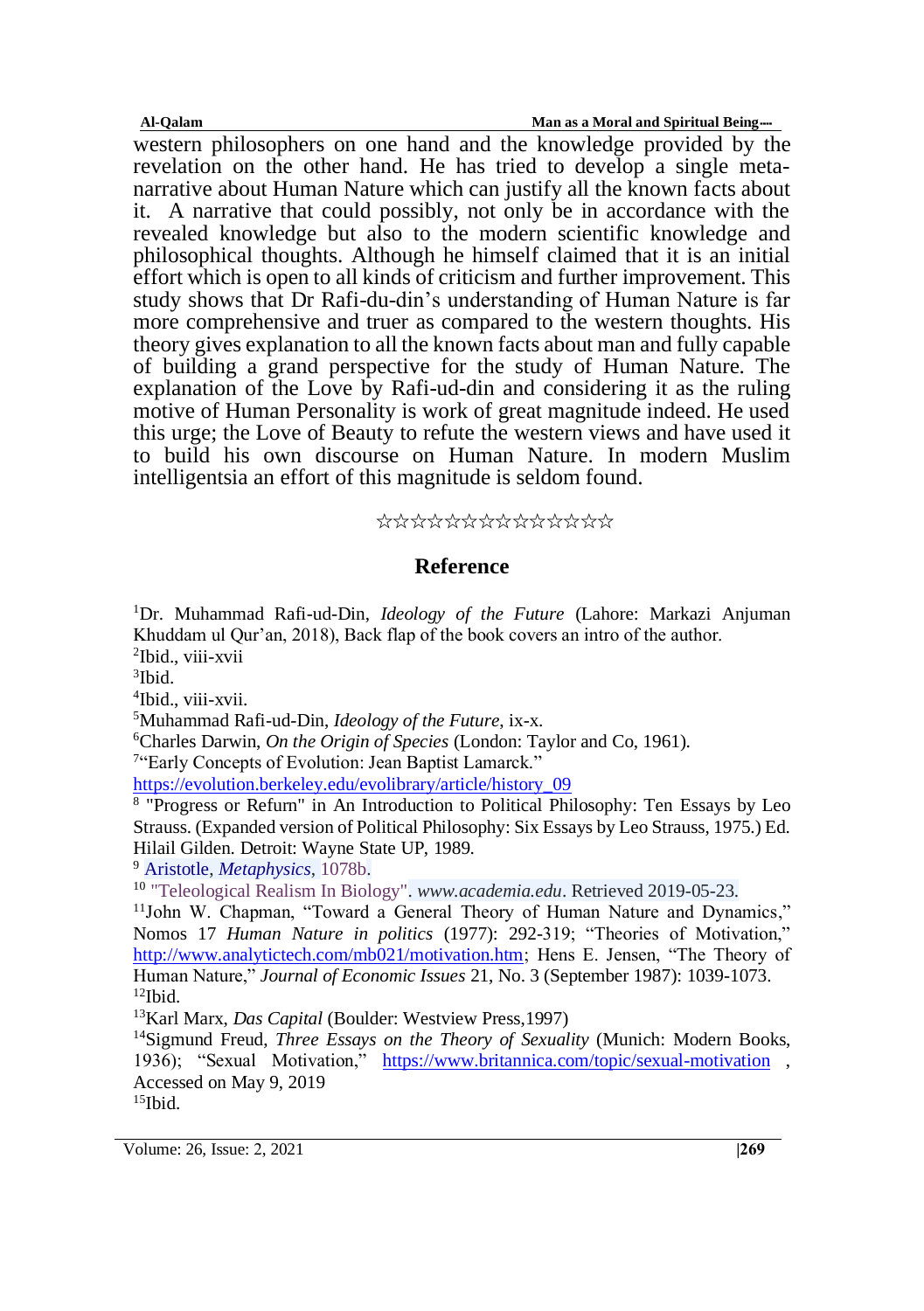<sup>16</sup>"Adler's Personality Theory,"

[https://sites.google.com/site/psychologyofpersonalityperiod8/home/psychodynamic](https://sites.google.com/site/psychologyofpersonalityperiod8/home/psychodynamic-theories/adler-s-personality-theory)[theories/adler-s-personality-theory;](https://sites.google.com/site/psychologyofpersonalityperiod8/home/psychodynamic-theories/adler-s-personality-theory) "Alfred Adler's Personality Theory and Personality Types," *Journal Psyche,* <http://journalpsyche.org/alfred-adler-personality-theory/>

<sup>17</sup>Alfred Adler's Personality Theory and Personality Types," *Journal Psyche,*  <http://journalpsyche.org/alfred-adler-personality-theory/> Accessed on May 9, 2019 <sup>18</sup>William McDougall, "Theory of Personality and of Its disintegration,"

[https://www.survivalafterdeath.info/articles/mcdougall/theory.htm;](https://www.survivalafterdeath.info/articles/mcdougall/theory.htm) Kendra Cherry, "How the Instinct Theory Explains Motivation,"

<https://www.verywellmind.com/instinct-theory-of-motivation-2795383> Accessed on May 9, 2019

<sup>19</sup>Muhammad Rafi-ud-Din, *first. Principles of Education* (Karachi: Iqbal Academy Karachi, 1961), 64-69.

<sup>20</sup>Amber Haque, "Psychology from Islamic Perspective: Contributions of Early Muslim Scholars and Challenges to Contemporary Muslim Psychologists," *Journal of Religion and Health* 43, No. 4 (Winter 2004): 357-377.

<sup>21</sup>Muhammad Rafi-ud-Din, *Ideology of the Future* (Lahore: Anjuman Khuddam al Qur'an, 2018): Muhammad Rafi-ud-Din, *First Principles of Education* (Karachi: Iqbal Academy Karachi, 1961).

 $22$ Ibid.

<sup>23</sup>"Origin of Universe, Explained,"

[https://www.nationalgeographic.com/science/space/universe/origins-of-the-universe/;](https://www.nationalgeographic.com/science/space/universe/origins-of-the-universe/) https://home.cern/science/physics/early-universe

<sup>24</sup>Dr. Muhammad Rafi-ud-Din, *Ideology of the Future*, 2-19.

 $25$ Ibid., 1-13.

<sup>26</sup>Muhammad Rafi-ud-Din. *Ideology of the Future* (Lahore: Anjuman Khudam ul Quran, 2001), 3-4 "Philosophers had always insisted on a spiritual explanation of the Universe. If their view-point could not receive a general acceptance, it was due mainly to the hindrance of science."

<sup>27</sup>Muhammad Rafi-ud-Din, *Ideology of the Future,* viii-xvi.

<sup>28</sup>Muhammad Rafi-ud-Din, *Manifesto of Islam* (Lahore: Anjuman Khudam ul Quran, 2001), 2.

<sup>29</sup>Henry Bergson, *Creative Evolution* (Brussels: Alistiar press, 1961)

<sup>30</sup>Muhammad Rafi-ud-Din. *Ideology of the Future*, 10.

<sup>31</sup>Dr. Muhammad Rafi-ud-Din, *Ideology of the Future*, 2-12.  $32$ Ibid.

<sup>33</sup>Charles Darwin, *Origin of Species* (London: Taylor and Co, 1961)

<sup>34</sup> Dr Rafi-ud-din, قرآن اور علم صديد (Lahore: Anjuman Khudam ul Quran, 2007), 38-39, 133,180.

<sup>35</sup> Al- A'araf, 7:154.

<sup>36</sup>Muhammad Rafi-ud-Din, *Ideology of the Future*, 13-28.

 $37$ Ibid.

<sup>38</sup>Ibid.

<sup>39</sup>Aldahar, 1:76 مَّذُ ٱنَّى عَلَي الْاِنْسَانِ حِيْنٌ مِّنَ الدَّهُرِ لَمْ يَكُنْ شَيْـــًّا مِّذْكُوْر ا ا